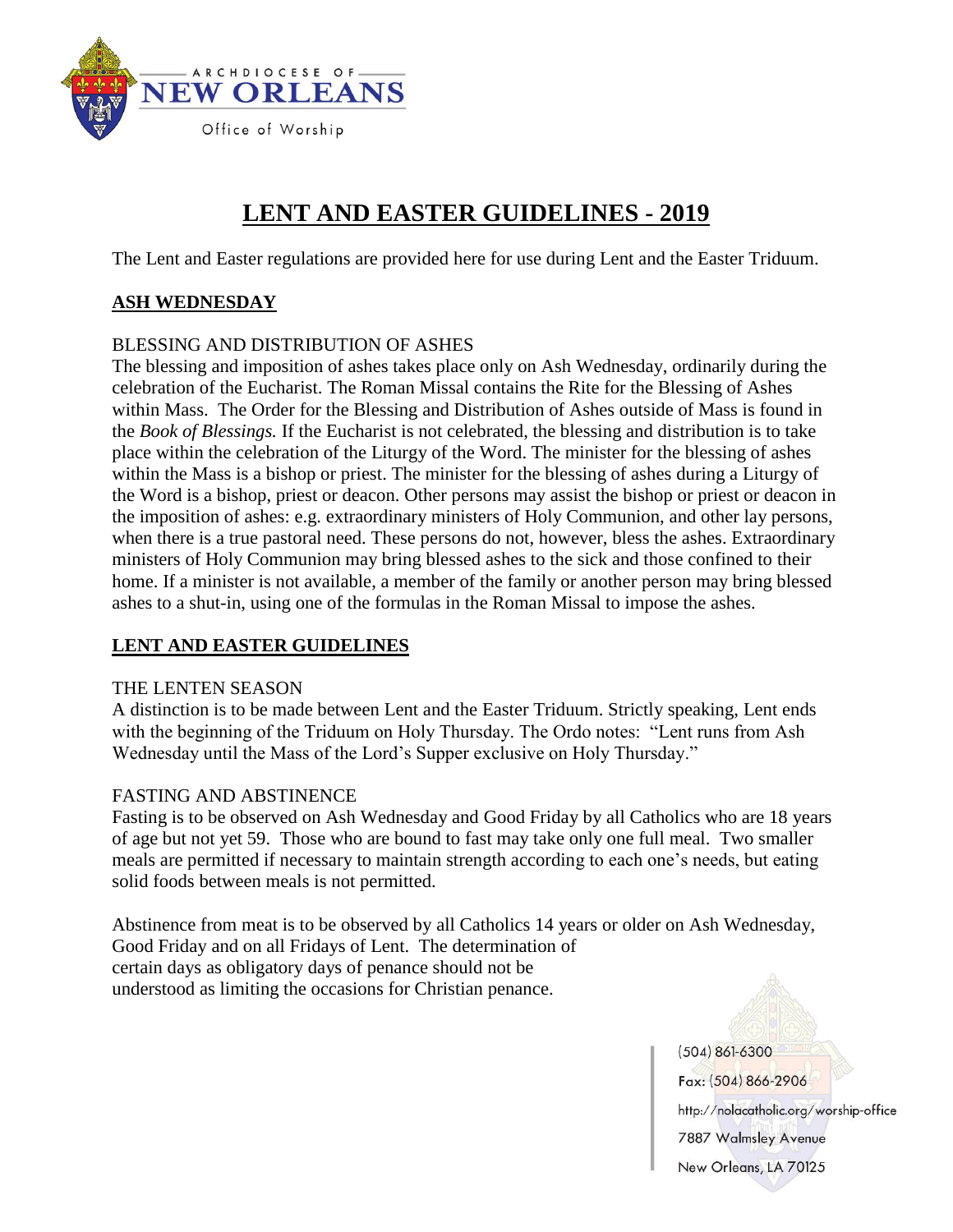#### MAINTAINING THE SPIRIT OF THE SEASON OF LENT

The Spirit of the season of Lent should be maintained throughout the weeks of Lent. The obligation to observe penitential days of the Church is a very important part of our spiritual life. Individual circumstances must be taken into account, but in general, people should seek to do more rather than less, since fast and abstinence on the days prescribed should be considered a minimal response to the Lord's call to penance and conversion of life.

#### VEILING OF CROSSES AND STATUES

Beginning on the Fifth Sunday of Lent, the practice of covering crosses and images throughout the church may be observed. Crosses remain covered until the end of the Celebration of the Lord's Passion on Good Friday, but images remain covered until the beginning of the Easter Vigil (RM, 5<sup>th</sup> Sunday of Lent). The Stations of the Cross and stained glass windows should not be veiled.

#### DAYLIGHT SAVINGS TIME

Pastors are reminded that daylight savings time this year will begin at 2:00 a.m. on Sunday, March 10, which is the First Sunday of Lent.

## **EASTER VIGIL**

#### TIME FOR THE CELEBRATION OF THE EASTER VIGIL

The Roman Missal states: "The entire celebration of the Easter Vigil must take place during the night, so that it begins after nightfall and ends before daybreak on the Sunday." No Mass may precede the Easter Vigil. Since the end of civil twilight (nightfall) will occur at 7:55 p.m. Central Daylight Time, **the Easter Vigil Liturgy may not begin before 8:00 p.m.** Central Daylight Time.

Only one Easter Vigil Mass is to be celebrated in each parish.

#### **WEDDINGS, BAPTISMS, AND FUNERALS**

#### **WEDDINGS**

Weddings are never to be celebrated on Sundays of Lent, during the Easter Triduum, or on Holy Saturday after the Vigil.

#### BAPTISMS

The Roman Missal states that baptism is one of the four parts of the Easter Vigil, celebrated "as day approaches, with new members reborn in Baptism." The RCIA is geared and planned for the reception of the sacraments of initiation at the Vigil. The *Rite of Baptism of Children* states: "To bring out the Paschal character of baptism, it is recommended that the sacrament be celebrated during the Easter Vigil or on Sunday when the Church commemorates the Lord's resurrection."

While Baptisms during Lent are not normative in this archdiocese, it nonetheless remains the prerogative of the pastor after consultation with the parents to decide on celebrating a baptism during Lent.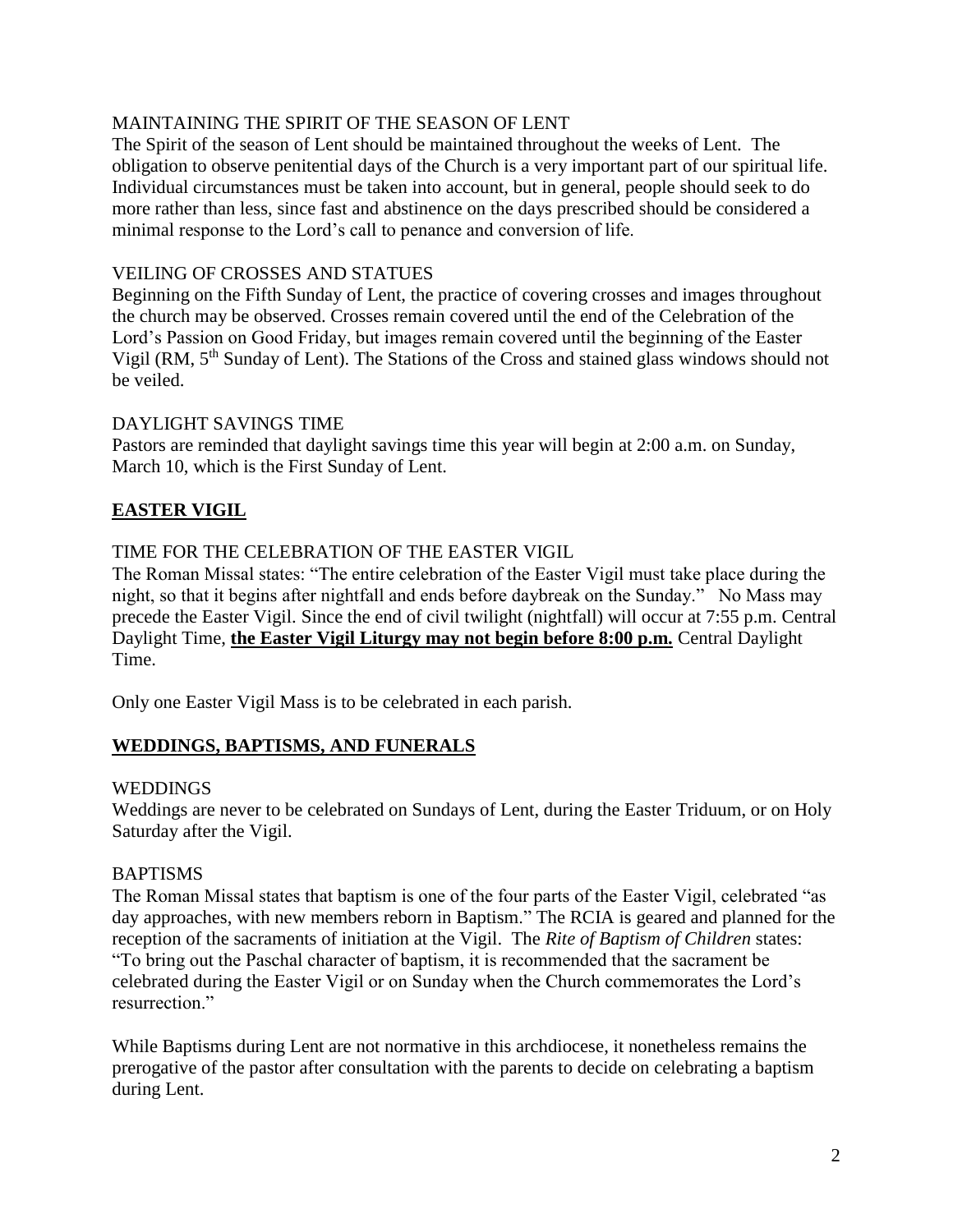#### FUNERALS

Funerals may be celebrated on Holy Thursday, Good Friday, and Holy Saturday, but not within the context of Mass. The Eucharist may not be distributed at a funeral on these days.

### **THE RITE OF PENANCE (CONFESSION)**

#### FROM THE *RITE OF PENANCE*

"The season of Lent is most appropriate for celebrating the sacrament of penance. Already on Ash Wednesday the people of God has heard the solemn invitation 'Repent and believe in the Gospel.' It is therefore fitting to have several penitential celebrations during Lent, so that all the faithful may have an opportunity to be reconciled with God and their neighbor and so be able to celebrate the paschal mystery in the Easter Triduum with renewed hearts" (13). *The Rite of Penance ritual book contains two sample Lenten penitential services.*

#### ARCHDIOCESAN NIGHTS FOR CONFESSION

Three Wednesdays in Lent (March 27, April 3, and April 10, 2019) have been designated as the Archdiocesan "Nights for Confession." **On these dates, the Sacrament of Penance is to be available in all churches from 5:00 p.m - 6:30 p.m.**

## **ART AND ENVIRONMENT**

"Moderation should be observed in the decoration of the altar. (…) **During Lent it is forbidden for the altar to be decorated with flowers**. **Exceptions, however, are Laetare Sunday (Fourth Sunday of Lent), Solemnities and Feasts"** (GIRM 305).

Because the celebration of Marriage could be compared to the celebration of a Feast, flowers are permitted. "The festive character of the celebration of Marriage should be suitably expressed even in the manner of decorating the church" (OCM, 31). "If a Marriage is celebrated on a day having a penitential character, especially during Lent, the pastor is to counsel the spouses to take into account the special nature of that day" (OCM, 32).

#### **LITURGICAL MUSIC**

#### FROM *SING TO THE LORD*:

"**In Lent the playing of the organ and musical instruments is allowed only to support the singing.** *Exceptions are Laetare Sunday (the Fourth Sunday of Lent), Solemnities, and Feasts*" (GIRM 313). Likewise, because the celebration of Marriage could be compared to a Feast, instrumental music is allowed.

"During the season of Lent, alternate acclamations [to the *Alleluia*] with their proper verse are used, as found in the *Lectionary for Mass* (or, when there is only one reading before the Gospel, the Psalm alone may be used). The Gospel Acclamation may be omitted when it is not sung" (163).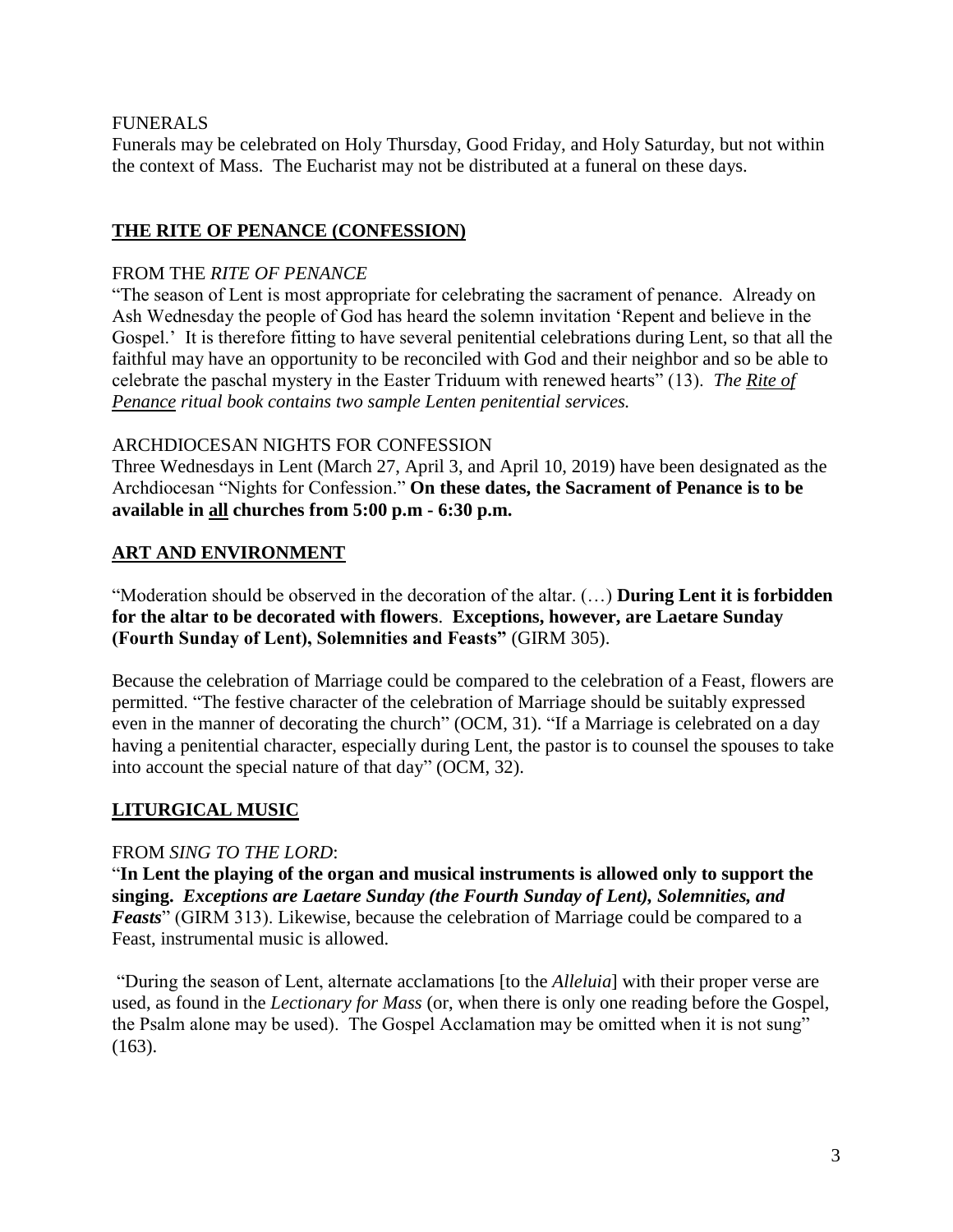# **LITURGICAL GUIDELINES FOR THE SACRED TRIDUUM**

## **HOLY THURSDAY**

Lent ends with the beginning of the Mass of the Lord's Supper, which is the principal liturgy of the day. The tabernacle is to be empty with the door open before the liturgy begins. Communion under both kinds is highly recommended. Care is to be taken to ensure that enough bread is consecrated at this Mass for the Liturgy of Good Friday as well (Paschale Solemnitatis, 47).

On Holy Thursday the only Mass permitted is the Evening Mass of the Lord's Supper. There is to be only one Mass of the Lord's Supper in each parish unless special permission has been granted by the archbishop (RM, Holy Thursday 3).

## HOLY WATER

Holy water should be removed from the fonts on Holy Thursday immediately before the Mass of the Lord's Supper. The fonts are to remain empty until after the Easter Vigil Mass (Ordo). It is not appropriate for the fonts to be filled with sand or other materials.

## PRESENTATION OF THE HOLY OILS IN THE PARISH

It is appropriate that the oils blessed and consecrated at the Chrism Mass be carried in as part of the entrance procession and presented before the beginning of the Mass of the Lord's Supper or on another day after the Chrism Mass (RM, Chrism Mass 15). The proper rubrics and prayers for the presentation of the oils are attached in a subsequent section.

The oils from the previous year are to be disposed of by burning (BB, 1127). They may be burned in the Easter fire or in another lamp. If the oils cannot be burned, they may be buried in a place unlikely to be disturbed.

## WASHING OF THE FEET

The washing of the feet (mandatum) should be characterized by simplicity and reverence. Care should be taken that this optional rite does not take on an exaggerated importance. It also should be celebrated in an authentic manner which allows for people to participate visually (CDWDS Explanatory note on *Missa in Cena Domini)*.

The action of foot washing is to be carried out by the priest. A small number of participants may be invited. "It is for Pastors to choose a small group of persons who are representative of the entire people of God – lay, ordained ministers, married, single, religious, healthy, sick, children, young people and the elderly – and not just one category or condition" (CDWDS Explanatory note on *Missa in Cena Domini)*.

**It is inappropriate to wash the feet of the entire congregation.** This does not carry out the meaning of the ritual. If desired, this could be done after the celebration.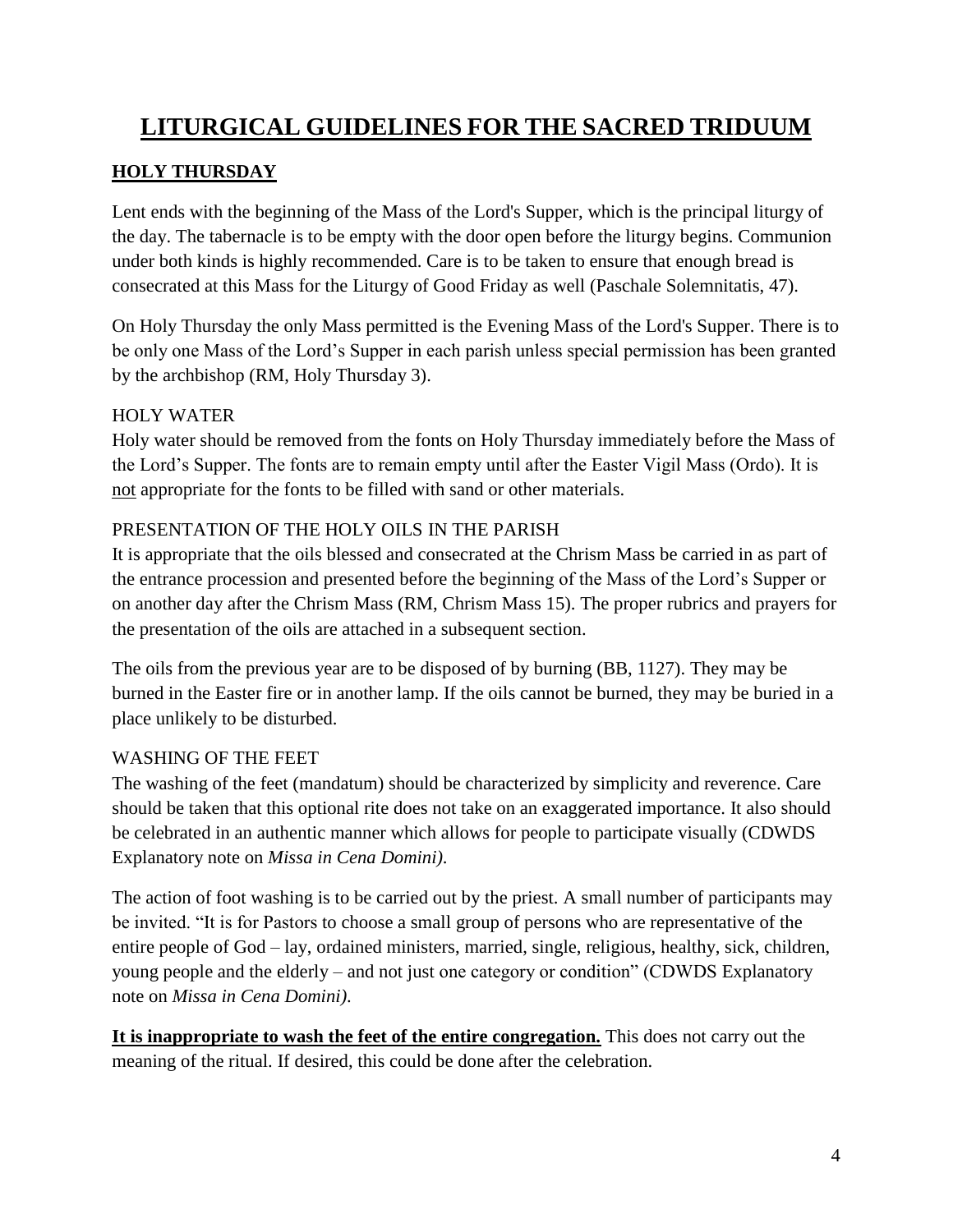Furthermore, other rites or statements of commitment are not appropriate for Holy Thursday. *Please note that variations to this rite are not permitted, i.e. the washing of hands.*

## TRANSFER OF THE MOST BLESSED SACRAMENT

Following the prayer after Communion, the priest puts the humeral veil on over the chasuble and the Blessed Sacrament is transferred to the place of reposition. The procession to the place of reposition should take a direct route and should not take on the character of a Corpus Christi procession, e.g. the rubrics do not call for the use of a canopy (RM, Holy Thursday, 38).

There should be specially prepared tabernacle in a place apart from the main tabernacle. Parishes with an existing Eucharistic chapel outside of the body of the main church may repose the Blessed Sacrament in the tabernacle there. The place of reposition should be simply decorated (Paschale Solemnitatis, 49).

The Blessed Sacrament is to be reserved in a closed tabernacle. Under no circumstances is the Blessed Sacrament to be exposed in a monstrance (Paschale Solemnitatis, 55).

The faithful should be encouraged to spend some time in adoration throughout the remainder of the evening. If appropriate, the Gospel of John, chapters 13-17, may be read aloud at various times during this period of adoration. If adoration is to continue after midnight, it is to be in silence (Paschale Solemnitatis, 55, 56).

The Mass of the Lord's Supper ends in silence after the Blessed Sacrament has been reposed. There is no blessing or dismissal because the liturgy continues tomorrow with the Celebration of the Lord's Passion. The altar and sanctuary are to be bare following the Liturgy.

Under no circumstances is it permitted to reserve the Precious Blood for adoration on Holy Thursday and for distribution on Good Friday (Norms for the Distribution of Holy Communion, 54).

## **GOOD FRIDAY**

The celebration of the Lord's Passion, the principal celebration of this day, should take place about 3 p.m. unless a later time is chosen for pastoral need. The celebration of the Lord's Passion may not be celebrated after 9 p.m. (Paschale Solemnitatis, 63). There should be only one celebration of the Lord's Passion unless special permission has been received from the archbishop.

## PRESIDER

The celebrant of this liturgy is a priest. Deacons assist, but may not preside at the celebration of the Lord's Passion. As a sign of humility, grief and sorrow for the church, the priest and the deacon prostrate before the altar at the beginning of the liturgy. All others kneel (RM, Good Friday 5).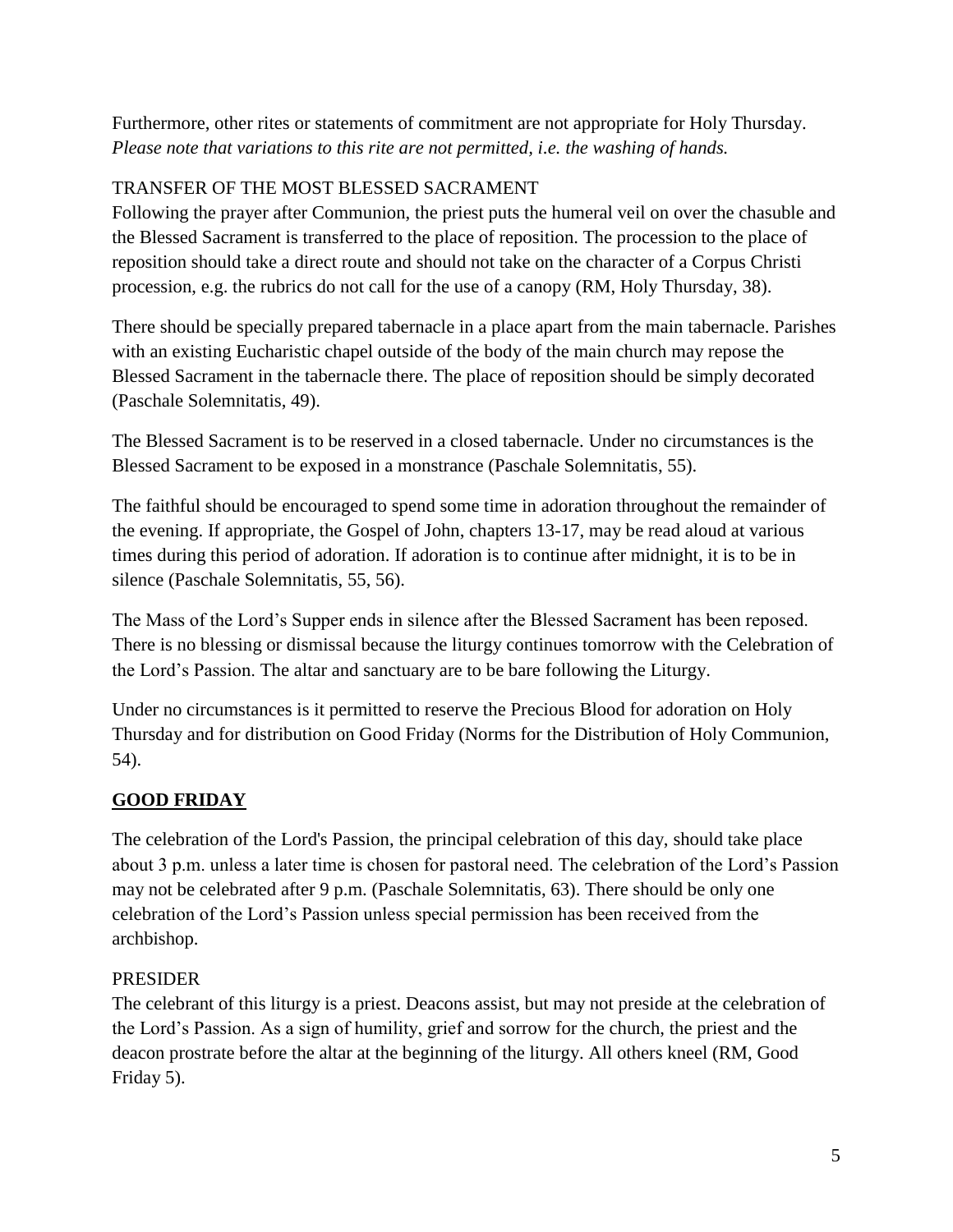#### INTERCESSIONS

The intercessions are to follow the wording and form handed down by ancient tradition, maintaining the full range of intentions (Paschale Solemnitatis, 67).

#### ADORATION OF THE CROSS

During the adoration of the cross, only one cross or crucifix should be used (RM, Good Friday, 19). According to local custom, if there is a pastoral need because of the crowd, additional crosses may be used. Nonetheless, there is to be a main cross to be venerated.

#### HOLY COMMUNION

Before the liturgy begins, the Blessed Sacrament is to be in the Holy Thursday place of repose. Following Holy Communion, what remains of the Blessed Sacrament should ideally be consumed except for what is needed for Viaticum. These are to be reserved in a secure place outside the church (RM, 22, 29).

#### SILENCE

The celebration of the Lord's Passion is characterized by somberness and quiet. The liturgy begins in silence and any necessary announcements are to be spoken before the entrance of the priest and the ministers (Paschale Solemnitatis, 65). There is to be no processional or gathering song. The liturgy also ends in silence with no recessional song. However, the sung participation of the assembly, at the appropriate times indicated in the Roman Missal, is integral to the liturgy.

#### CHARACTER OF GOOD FRIDAY

On Good Friday, we reflect on the Lord's suffering and death, the awesome extent of Christ's love, and consider our own willingness to sacrifice for others. We reflect on the humble obedience of Christ, and we seek the guidance and strength of the Spirit which helps us to be obedient to God's call in our lives. It is, above all other days, a day of quiet and contemplation. That contemplation is nurtured and guided by the Liturgy of the Lord's Passion. The willingness to sacrifice is reflected in obedience to the call to the Paschal fast and its law of fast and abstinence in a spirit of penitence.

Likewise, parishes and schools should be mindful of the solemnity of this day when scheduling events and celebrations. All members of the Catholic family of the Archdiocese of New Orleans are urged to give genuine witness to the true spirit of Good Friday by prioritizing participation in the Liturgy of the Lord's Passion and in dedicating time to personal and private prayer. It is not an appropriate day to have seafood dinners, etc.

#### STATIONS OF THE CROSS

It is appropriate to celebrate the Stations of the Cross, however, the Liturgy of the Lord's Passion is to be the main focus of the day.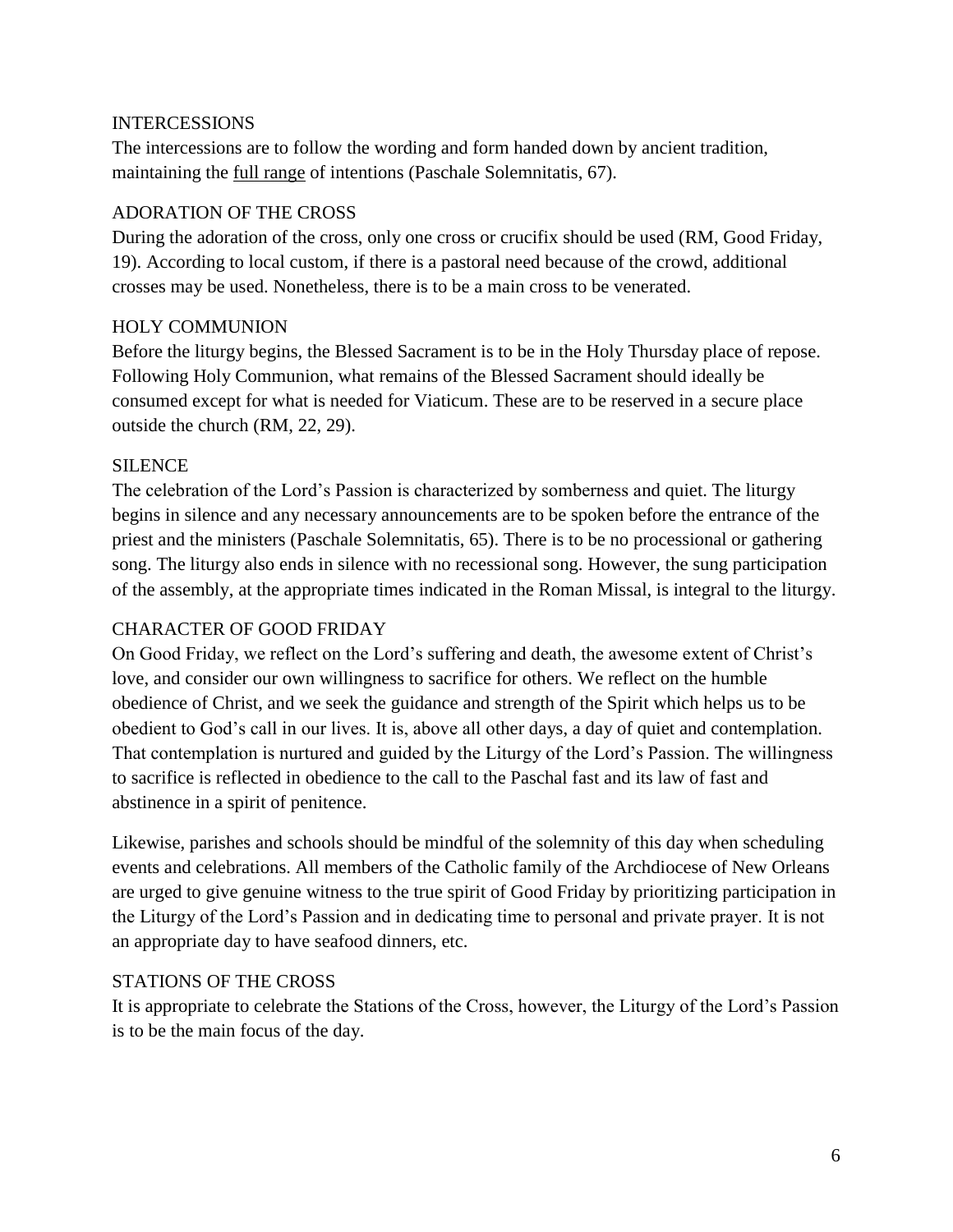## **HOLY SATURDAY**

At the beginning of the Easter Vigil, the tabernacle is to be empty with the door open and the lights are to be turned off in the church. The faithful should be invited to gather at the place where the Easter fire will be blessed.

### TIME FOR THE CELEBRATION OF THE EASTER VIGIL

The Roman Missal states: "The entire celebration of the Easter Vigil must take place during the night, so that it begins after nightfall and ends before daybreak on the Sunday." No Mass may precede the Easter Vigil. Only one Easter Vigil Mass is to be celebrated in each parish (RM, Easter Vigil 3).

#### **The earliest time that the Easter Vigil may begin is 8 p.m.**

## THE PASCHAL CANDLE

The paschal candle is to be made of wax, never artificial, and renewed each year. Refillable oil candles and candle shells containing wax inserts and other similar products are not consistent with the symbolic role of the paschal candle which is consumed as the year progresses (Paschale Solemnitatis, 82).

Paschal candles from previous years are not to be used. These may be returned to the candle manufacturer for recycling. For more information, contact the candle retailer or the Office of Worship.

## LIGHTS

As a sign that Christ is truly our light, all lights in the church are to be turned on at the third singing of "The Light of Christ" (RM, Easter Vigil 17). However the candles in the church are not to be lit until the singing of the Glory to God (RM, Easter Vigil, 31). In accord with local custom, the lights may remain off until the singing of the Glory to God.

## READINGS

The Easter Vigil contains a full complement of readings, however three Old Testament readings are required, plus the Epistle and the Gospel. Exodus 14 and its canticle must never be omitted (RM, Easter Vigil 21). The prayers which follow each psalm and canticle help to put the reading in its context and are to be maintained. In addition, the priest or deacon may choose to give an additional introduction to each reading (Paschale Solemnitatis, 86).

#### RITE OF CHRISTIAN INITIATION OF ADULTS

It is preferable that those already baptized in another Christian faith be received into the Church at a Sunday Mass rather than at the Easter Vigil. If, for pastoral reasons, they are to be received into the Church at the Easter Vigil, a clear distinction should be maintained between the Elect and those being received into full Communion (National Statutes for RCIA, 32-34).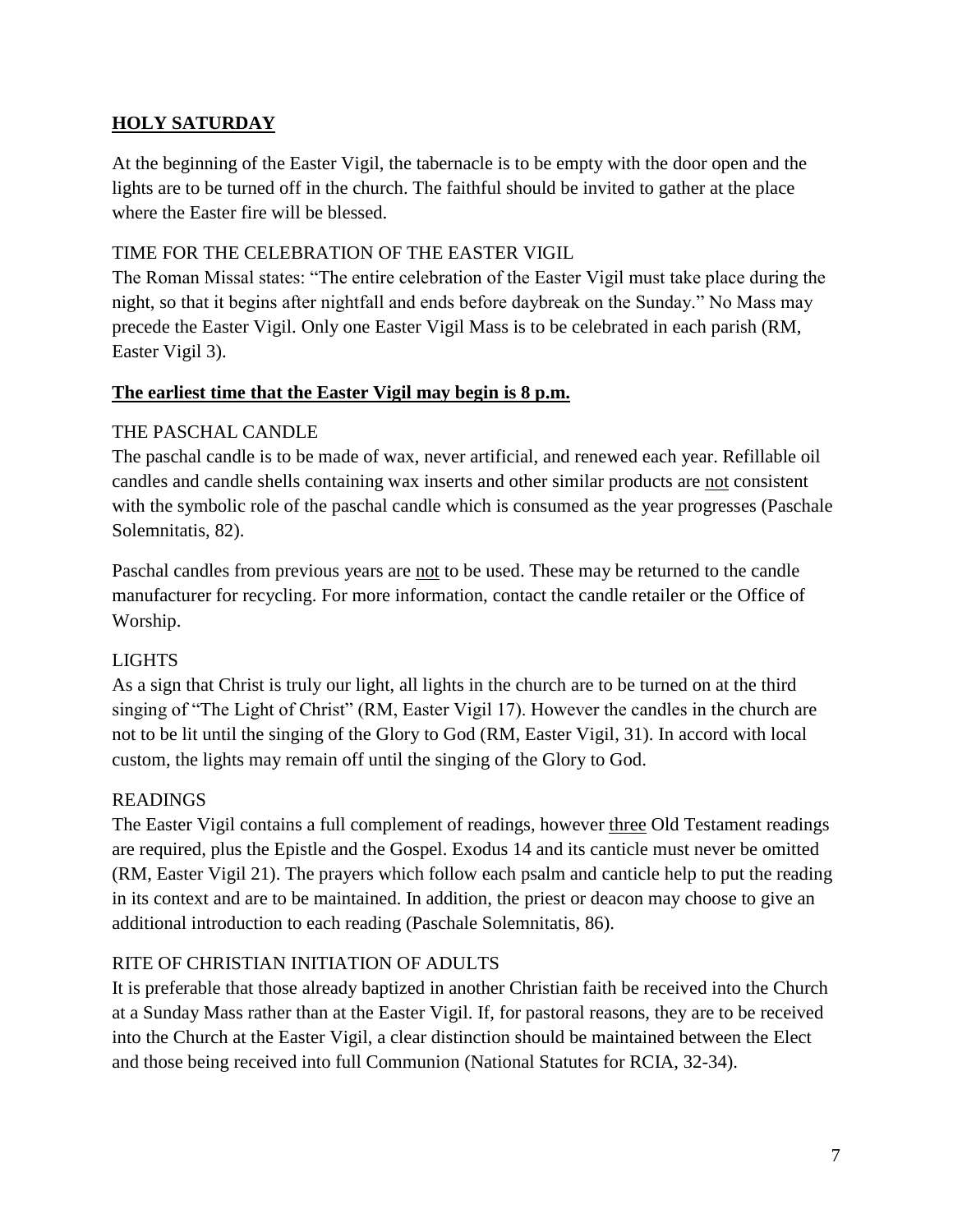## **WEDDINGS, BAPTISMS, AND FUNERALS (TRIDUUM)**

## **WEDDINGS**

Weddings may not be celebrated during the Easter Triduum, including on Holy Saturday after the Vigil and Easter Sunday (RM).

## BAPTISMS

The Roman Missal states that baptism is one of the four parts of the Easter Vigil, celebrated "as day approaches, with new members reborn in Baptism" (Easter Vigil 2). The RCIA is geared and planned for the reception of the sacraments of initiation at the Vigil. The Rite of Baptism of Children states: "To bring out the Paschal character of baptism, it is recommended that the sacrament be celebrated during the Easter Vigil or on Sunday when the Church commemorates the Lord's resurrection" (9).

Baptisms may not be celebrated on Holy Thursday, Good Friday or Holy Saturday before the Easter Vigil (RM).

## FUNERALS

Funerals may be celebrated on Holy Thursday, Good Friday, and Holy Saturday, but not within the context of Mass. The Eucharist may not be distributed at a funeral on these days. On Good Friday, funerals are to be celebrated without singing, music or bells (Paschale Solemnitatis, 61).

## **MUSIC**

From the Glory to God on Holy Thursday until the Glory to God at the Easter Vigil, **the organ and other musical instruments may be used only to support the singing** (RM, Holy Thursday 3). There is also to be no entrance/gathering song or closing song on Good Friday. There is also to be no entrance/gathering song at the Easter Vigil.

## **COMMUNION, PENANCE, AND ANOINTING OF THE SICK**

## COMMUNION TO THE SICK

Holy Communion may be brought to the sick at any time on Holy Thursday, but especially following the Mass of the Lord's Supper. Holy Communion may be brought to the sick at any time on Good Friday. On Holy Saturday, Holy Communion may only be given as Viaticum to the dying until after the celebration of the Easter Vigil (RM).

#### PENANCE (CONFESSION)

The Sacrament of Penance may be celebrated throughout the Triduum and priests are encouraged to do so (RM).

#### ANOINTING OF THE SICK

Anointing of the Sick may be celebrated throughout the Triduum (RM).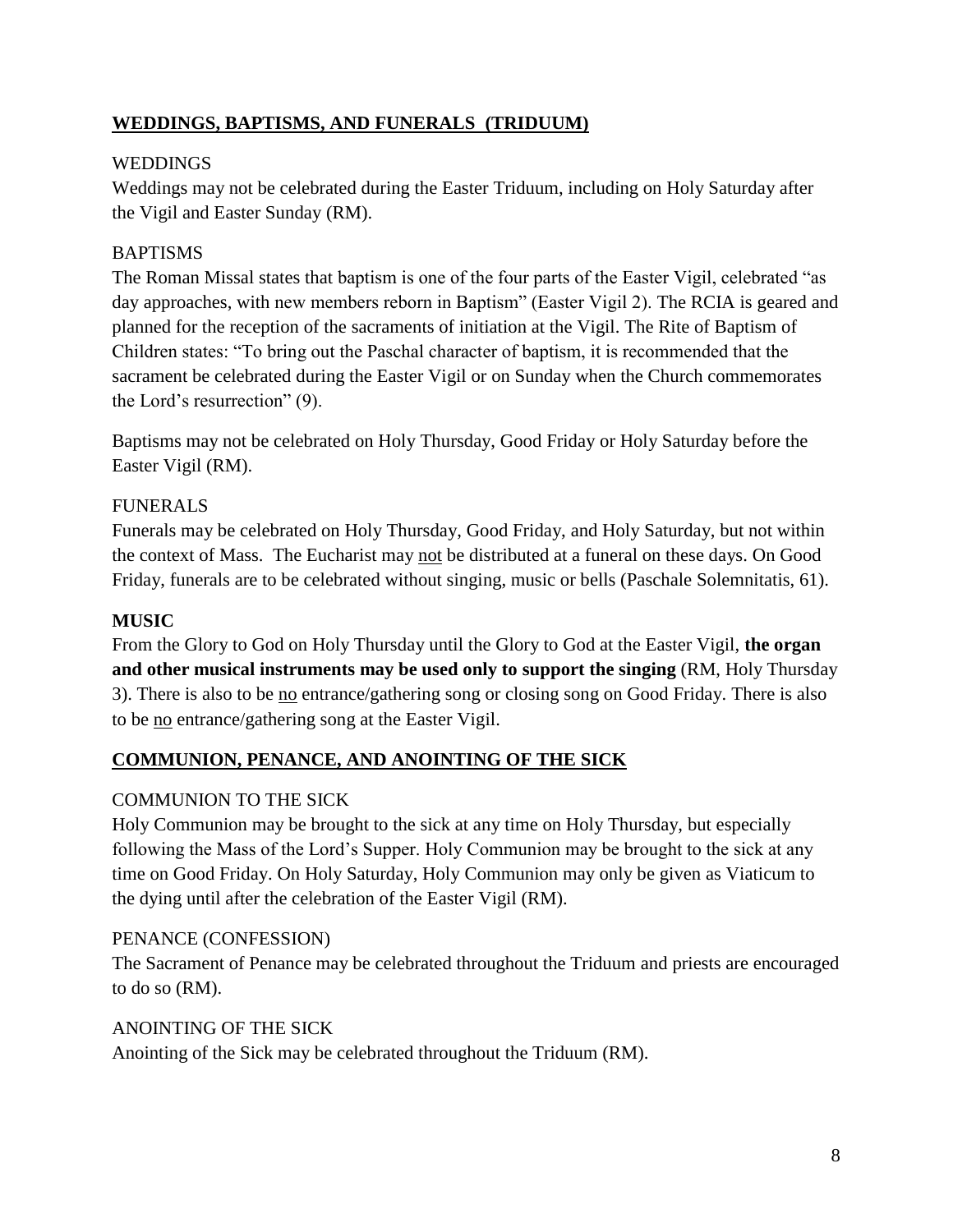## **HELPFUL RESOURCES**

USCCB Resources For Lent <http://www.usccb.org/prayer-and-worship/liturgical-year/lent/index.cfm>

USCCB Resources for the Paschal Triduum

18 Questions on the Paschal Triduum <http://www.usccb.org/prayer-and-worship/liturgical-year/triduum/questions-and-answers.cfm>

The Holy Thursday Mandatum <http://www.usccb.org/prayer-and-worship/liturgical-year/triduum/holy-thursday-mandatum.cfm>

The Roman Missal and the Evening Mass of the Lord's Supper [http://www.usccb.org/prayer-and-worship/liturgical-year/triduum/roman-missal-and-the](http://www.usccb.org/prayer-and-worship/liturgical-year/triduum/roman-missal-and-the-evening-mass-of-the-lords-supper.cfm)[evening-mass-of-the-lords-supper.cfm](http://www.usccb.org/prayer-and-worship/liturgical-year/triduum/roman-missal-and-the-evening-mass-of-the-lords-supper.cfm)

The Roman Missal and the Good Friday Liturgy [http://www.usccb.org/prayer-and-worship/liturgical-year/triduum/roman-missal-and-the-good](http://www.usccb.org/prayer-and-worship/liturgical-year/triduum/roman-missal-and-the-good-friday-liturgy.cfm)[friday-liturgy.cfm](http://www.usccb.org/prayer-and-worship/liturgical-year/triduum/roman-missal-and-the-good-friday-liturgy.cfm)

The Roman Missal and the Easter Vigil

[http://www.usccb.org/prayer-and-worship/liturgical-year/triduum/roman-missal-and-the-easter](http://www.usccb.org/prayer-and-worship/liturgical-year/triduum/roman-missal-and-the-easter-vigil.cfm)[vigil.cfm](http://www.usccb.org/prayer-and-worship/liturgical-year/triduum/roman-missal-and-the-easter-vigil.cfm)

Paschale Solemnitatis: CDWDS Circular Letter Concerning the Preparation and Celebration of the Easter Feasts

<http://www.liturgyoffice.org.uk/Calendar/Seasons/Documents/Paschale-Solemnitatis.pdf>